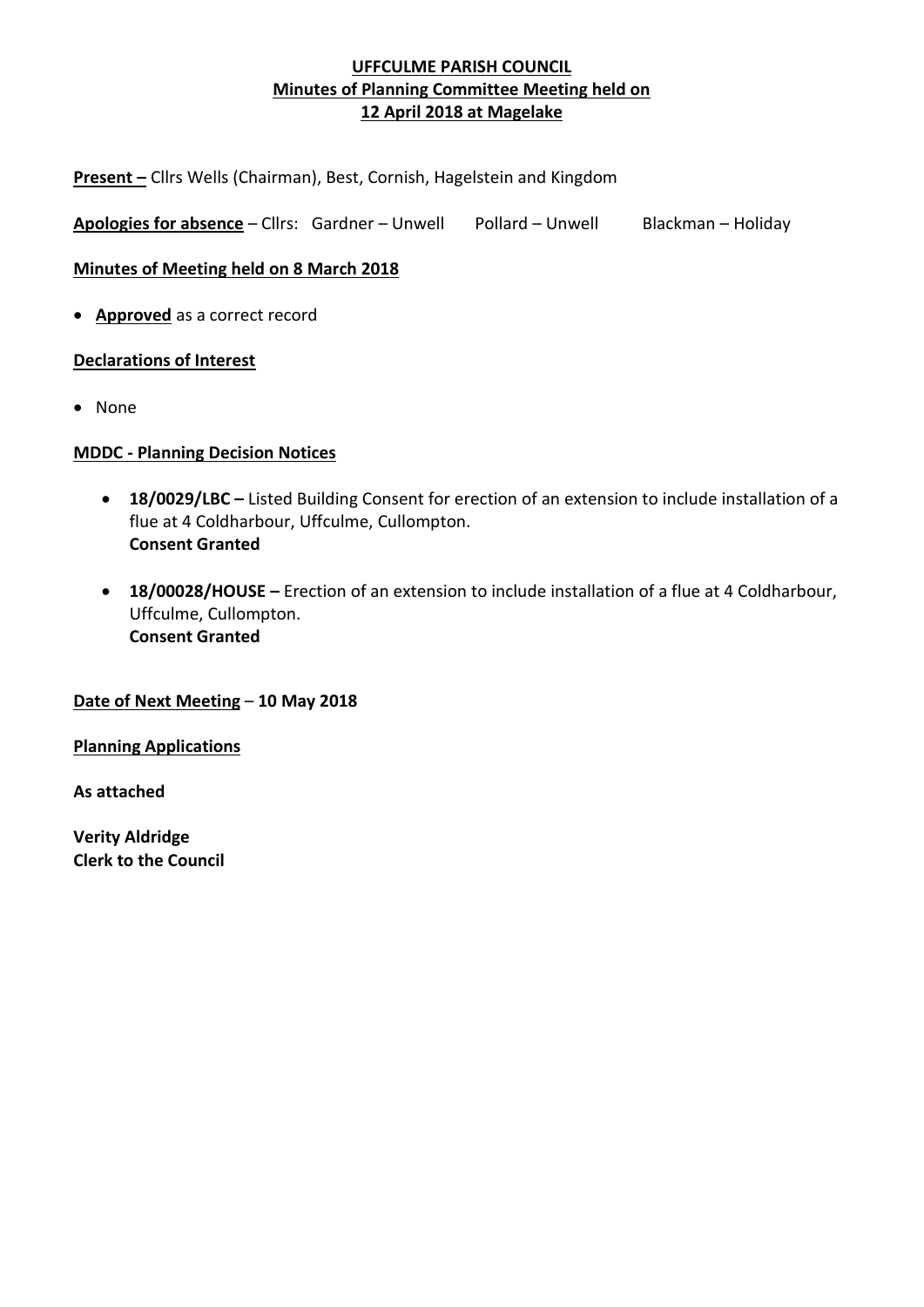• **18/00534/DPO –** Application under the Town & Country Planning (Modification and Discharge of Planning Obligations) Regulations 1992 to seek to discharge the terms of a section 106 agreement pursuant to planning permission 01/02111/OUT at The Old Piggery Smithincott Cullompton

**Providing that the Agricultural Occupancy condition attached to the property remains in place Uffculme Parish Council has no objection to the removal of the sanction.**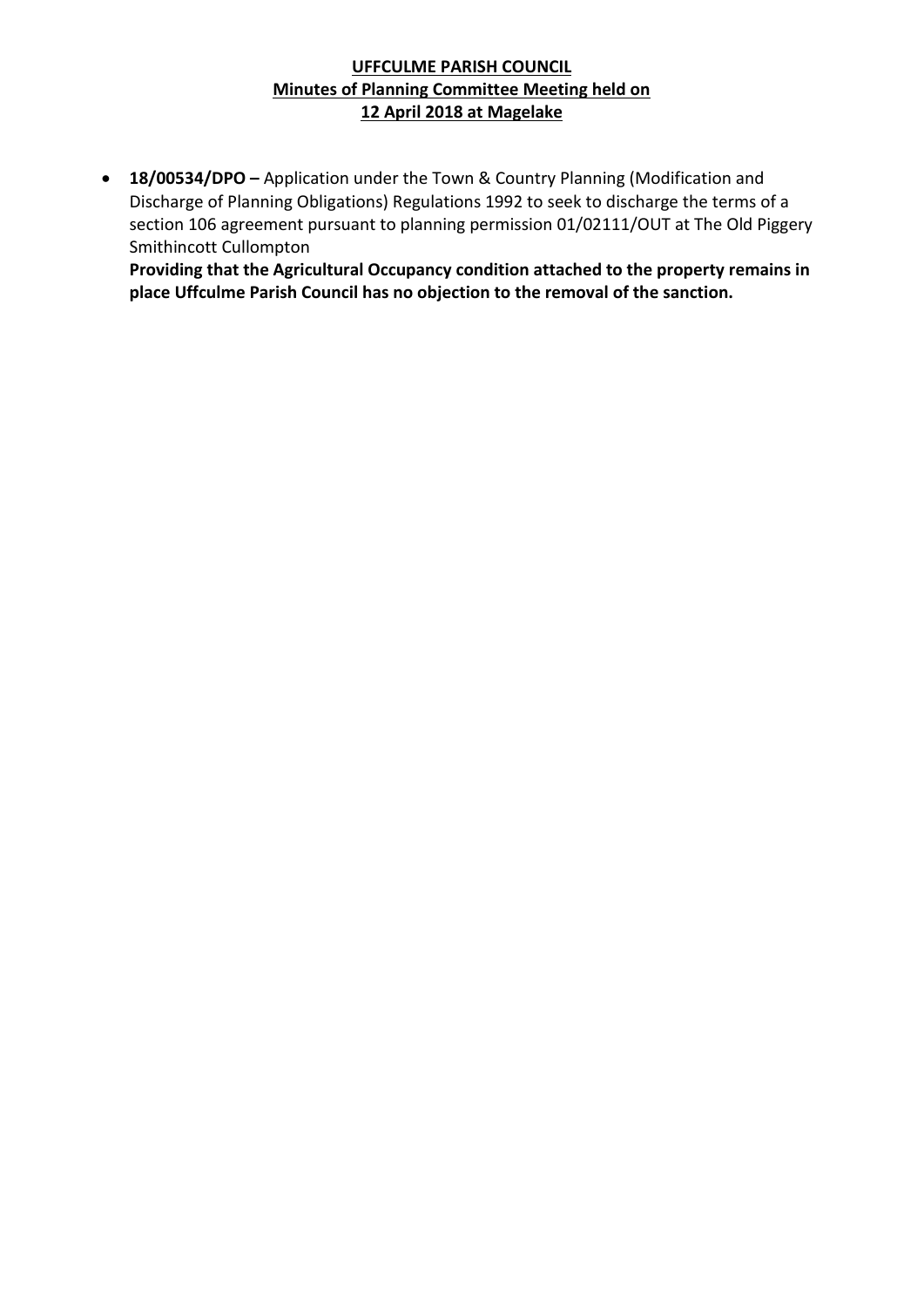• **18/00363/FULL** – Construction of an all weather grass sports pitch including fencing and flood lighting at Uffculme School Chapel Hill Uffculme. **No Objection**.